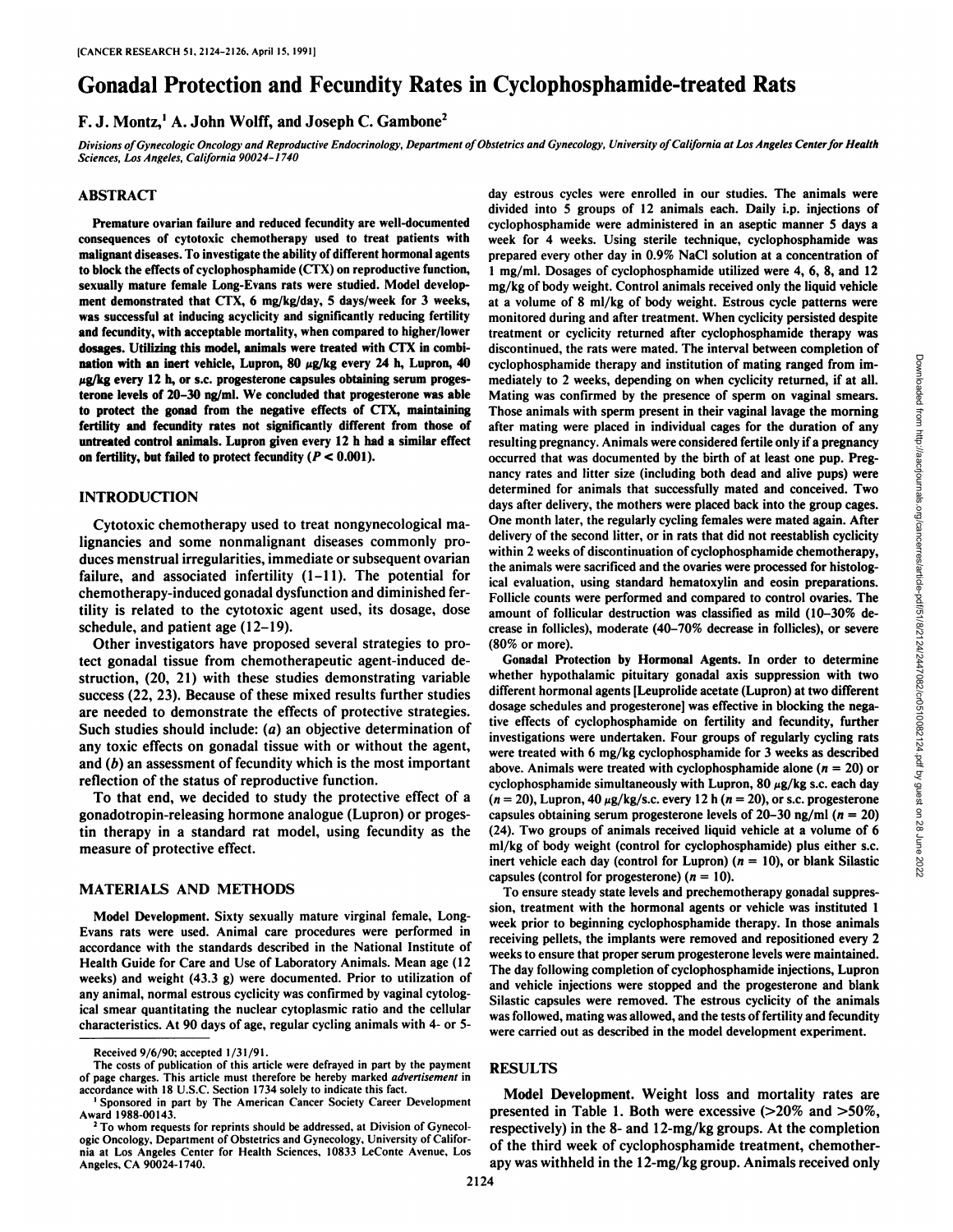the inert vehicle for the final week of i.p. injections, in an attempt to limit any further toxicity from the active agent. Cyclophosphamide-induced acyclicity occurred in 100% of the 12-mg/kg and 8-mg/kg groups, 84% of the 6-mg/kg group, and 32% of the 4-mg/kg group. None of the control animals had persistent diestrus.

After the completion of therapy, 75% (3 of 4 animals) of the 12-mg/kg group,  $80\%$  (4 of 5 animals) of the 8-mg/kg group, 89% (8 of 9 animals) of the 6-mg/kg group, 91% (10 of 11 animals) of the 4-mg/kg group, and  $100\%$  (12 of 12 animals) of control animals had return or persistence of cyclicity. Sub sequent mating behavior was observed only in those rats with persistence or reestablished cyclicity. Not all females that mated were fertile. Fertile animals had varying litter sizes (Table 2) with the 6-, 8-, and 12-mg/kg groups having significant de creases when compared to the control animals. Those animals that were mated a second time demonstrated a significant reduction in fertility rates and litter sizes when compared to similar data from the initial mating.

In an attempt to decrease mortality rates while maintaining the negative effects on fertility and fecundity, a group of 18 animals were treated with 6 mg/kg cyclophosphamide for a period of 3 weeks. This dose reduction decreased the mortality rate from 50 to 24% while decreasing fertility  $(71\%)$  and

Table I Dosage-dependent weight change and mortality rates Stepwise increases in cyclophosphamide dose increased weight loss and mor tality rates when compared to animals receiving inert vehicle only.

| Dosage (kg/mg) | Weight change $(\%)$ | Mortality<br>(% of total) |  |
|----------------|----------------------|---------------------------|--|
|                | +2                   |                           |  |
|                | $-2$                 |                           |  |
| o              | $+1$                 | 60                        |  |
|                | $-23$                | 75                        |  |
| 12             | $-22$                | 75                        |  |

Table 2 Dose-dependent fertility rates and litter size Stepwise increase in cyclophosphamide dose decreased both fertility rates and litter size when compared to animals receiving inert vehicle only.

| Dosage $(kg/mg)$ | % fertile | <b>Litter size</b>    |  |
|------------------|-----------|-----------------------|--|
| O                | 83        | $6.7 \pm 1.3^{\circ}$ |  |
|                  | 70        | $5.9 \pm 1.6$         |  |
| o                | 50        | $2.9 \pm 1.5$         |  |
| 8                | 33        | $2.3 \pm 1.4$         |  |
| 12               | 33        | $0.7 \pm 0.7$         |  |

*Mean ±SD.*



Fig. 1. Extensive destruction of follicular units in the ovary of a rat receiving a high dose (12 mg/kg) of cyclophosphamide. H & E,  $\times$  400.



moderate dose (6 mg/kg) of cyclophosphamide. H & E,  $\times$  400.



Fig. 3. Minimal amount of follicular unit destruction in ovary of rat receiving low dose (4 mg/kg) of cyclophosphamide. H & E,  $\times$  400.

fecundity (6.2  $\pm$  1.7 pups/litter), similar to the animals receiving 4 weeks of cyclophosphamide.

Histological evaluation demonstrated that the higher dosage of cyclophosphamide (8 and 12 mg/kg) destroyed 80% or more of ovarian follicular units when compared to control (Fig. 1). The 6-mg/kg dosage had an intermittent amount of destruction (Fig. 2), with the 4-mg/kg dosage having a minimal effect when compared to controls (Fig. 3).

Gonadal Protection by Hormonal Agents. Findings of the investigation of both Lupron and progesterone abilities to pro tect fertility and fecundity are summarized in Table 3. There was no significant difference in the two control groups, (s.c. injection of inert vehicle or blank Silastic capsules) and there fore these groups are combined. As was the experience in our initial model development studies, after delivery of the first litter of pups, fertility and fecundity rates declined proportion ately for each of the groups.

Progesterone was able to protect the gonad from the negative effects of cyclophosphamide, maintaining fertility and fecundity rates not significantly different from those of control animals. Lupron when given on a once a day basis failed to demonstrate any protective effect. However when given at the same total dose but on a split every 12-h basis, Lupron was able to protect fertility but failed to protect fecundity when compared to con trols ( $P < 0.001$ ) or progesterone-treated animals ( $P < 0.001$ ).